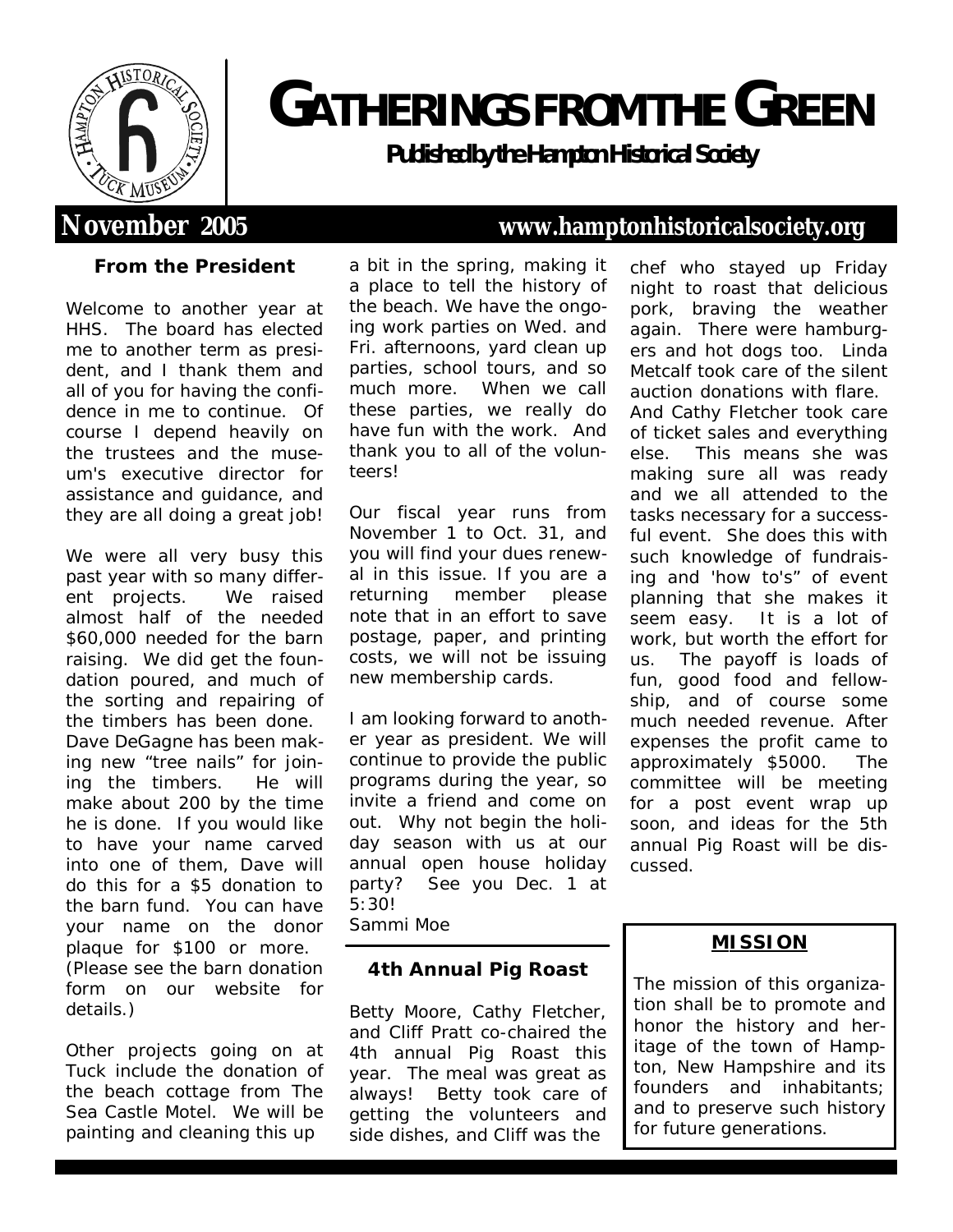#### **Director's Annual Report**

I am happy to present an overview of highlights of the year as they relate to the operation of the Tuck Museum.

**Tuck Museum Committee/ Museum Hosts** The Tuck Museum Committee meets year round on Wednesday and Friday. Volunteers work on the cataloging of the collection, research projects, collection care, and exhibit preparation. The museum is open year round Wednesday Friday and Sunday from 1-4 pm. Most of our volunteers do double duty; along with their specialized projects they assist with visitors and provide them with a great experience. I would like to recognize the following for their contributions:

*Data entry*- Ansell Palmer and Don Morton

*Cataloging projects*– Carol Keating, Linda Metcalf, Priscilla Triggs Weeks, Catherine Fletcher, Betty Moore, Jean Dezarn

*File maintenance*- Nancy Coes

*Web site development and scanning projects* - Rich Hureau

*Exhibit preparation* – Jerry Miller and Elizabeth Aykroyd "Hampton Then and Now"; barn model, Dave DeGagne; "Oh You Beautiful Doll", Christmas, Valentine and Post Card exhibits, Betty Moore

*Library and genealogical information* - Ann Morton

*Military collection* - Doug Aykroyd

*Research*- Elizabeth Aykroyd, Percy Annis

*Clothing collection* – Ann Carnaby

*General Assistance* - Percy Annis and Dave DeGagne

*Supreme Highness of the Attic* – Sara Moe

*Best Girl*– Carolyn Moe

*Museum hosts* - Bob Wallace, Karin and Brad Jacobson, Sammi Moe, Janet and Ed Caylor, Ben Moore

**Highlights of the Year**

- In February, the Hampton Area Chamber of Commerce with their "Faith In the Future Award" recognized the Tuck Museum. In July we co-hosted the Chamber Business After Hours with the Atlantic News and Tobey and Merrill Insurance
- Elizabeth Aykroyd and Betty Moore published "Postcard History Series: Hampton and Hampton Beach" through Arcadia Press. Jerry Miller, Percy Annis, Carol Keating, Eleanor Young, Nancy Coes and Jodie Millette assisted

them in this project.

- Work on the barn is progressing with the pouring of the foundation. A Five-dollar donation gets your name inscribed on one of the 200 pegs that will be used in the rebuilding.
- Building and grounds projects include: a new roof on the fire museum, a new exterior handrail by Ben Moore and Bud DesRocher. Guy Larivee modified the brick sidewalk around the railing. Sixty pounds of grass seed was planted by Bob Wallace to get the grounds back in shape after all the site work. Dave DeGagne, Ben Moore and Dann Shaw have done other building and grounds work. Gardening and planting was done by Linda Metcalf and Ben & Betty Moore.
- We have acquired at tourist cottage from the Sea Castle at Hampton Beach. Work will begin on it spring of 2006. Bud DesRocher coordinated the effort and Mike Plouffe moved the cottage to the museum grounds.

**Some interesting statistics**

- Our education programs reached over 920 students.
- We had 265 visitors tour the museum  $-$  The visitor from the furthest distance was from New Zealand.
- Group tours and speaker program reached another 188 people – Lion's Club, Monday Club, Langdon Place and Association of Historical Societies of NH
- This year 672 people took advantage of our programs and events, which included speakers on a variety of topics, Trustee Holiday Open House, Business after Hours and "Hampton and Hampton Beach" book signing.
- Researchers accounted for another 57 visitors to the museum.

I have long since given up trying to keep track of the volunteer hours, but I am extremely grateful to all who give their time and talent- I know we all have a good time in the process. It is a pleasure to work with such great people!

Our Board of Trustees has provided great oversight and support throughout the year, and President Sammi Moe should be commended for a job well done- she has been a great coach, cheerleader and co-worker. Thank you all.

Betty Moore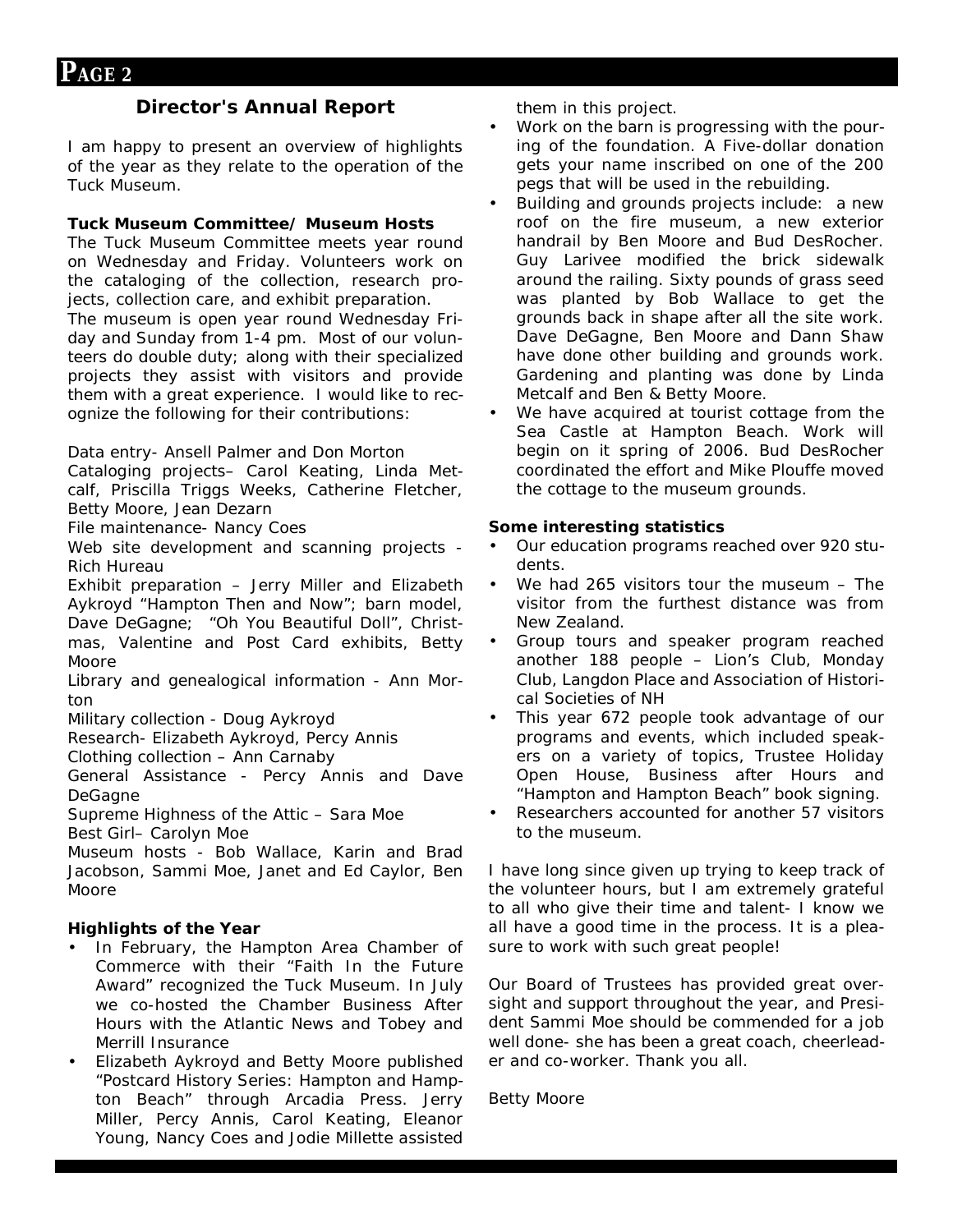**PAGE <sup>3</sup>**

#### **Education Committee**

This year's school programs started off with the first grade classes visiting us in October for "The Ox Cart Man" story and brief tour of the farm museum and Tuck building. The students were excited to be taking their first walking field trip and loved seeing the artifacts. The costumed storyteller is always a hit with the kids!

The eighth grade students came over in the fall for a refresher on Hampton history. Many of those students were new to Hampton, so this was a first glimpse for them. Betty Moore gave a great presentation of slides, and the students then toured the grounds and museum. (Of course, Goody Cole is always popular with this age group and they wanted to know where we buried the body!)

Second grade classes had the "traveling history trunk" visit the Centre School in November, and the spring culminated in the three days we were able to have the third grade focus on Hampton history. This third grade program was revamped this year and now includes a cemetery tour at Pine Grove. The adults and children all had a wonderful time, spending 3 separate days with us.

We had some home schooled children, and also this summer had kids from the alternative school stop in for a visit. The education programs

keep getting better and better all the time. I have learned so much that I think this program is as much of an education for me as for the many students!

Thanks to all the volunteers who make this program possible, Betty Moore, Elizabeth Aykroyd, Pat Weeks, Ben Moore, Kelley McLean, Ansel Palmer, and Bud DesRochers. Without volunteers to assist in these types of endeavors we simply could not give the schools the quality programs we offer. And also we thank the Hampton PTA who generously donated \$200 to HHS this year. This helps to offset the costs involved in putting these programs on.

As always, more volunteers are welcome to join the education program at anytime!

Sammi Moe

#### **Programs**

We had some great programs this year and they were all well attended. We still have some more programs for the calendar year. I understand the recent Salt Marsh tour was well attended.

On November 15 at 7pm we have "The Granite Kiss", a program on New Hampshire's stone walls, and Dec. 1 we will have our annual holiday open house. Our programs are all very interesting and I look forward to seeing people attend them. Please let me know if you would be interested in joining the programs

committee. Ideas for what types of programs you would like are welcome and appreciated.

Jean Shaw

#### **Publicity**

Publicity is done on each program, with pictures published in the newspapers when possible. We hosted a Chamber of Commerce "Business After Hours" in conjunction with the Atlantic News and Tobey and Merrill this summer. This was a good opportunity to show off the Tuck Museum as well as the Society. We use channel 22 and our newsletter to publicize programs and events as well. Information on the museum hours is placed in the Hampton Union, Atlantic News, Union leader, and various other publications.

One of the best things you can do for the publicity of our programs and HHS is to bring someone with you, or tell people what we have going on. If you would be interested in assisting with publicity please let a Trustee know.

#### Catherine Fletcher

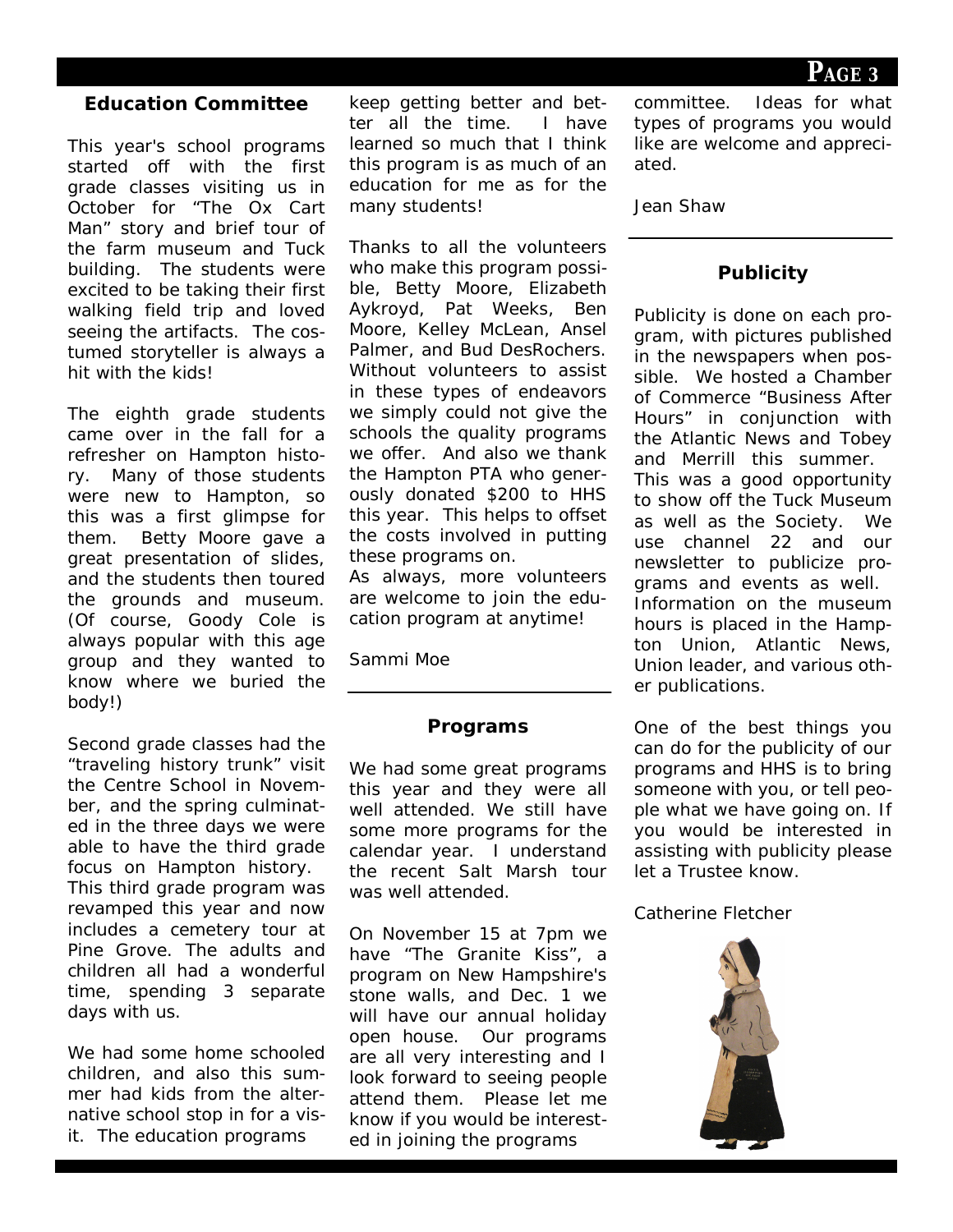| $P$ age 4                                                                                |                     |                                                                                                                                                                                                                                                                                                                                             |                                               |
|------------------------------------------------------------------------------------------|---------------------|---------------------------------------------------------------------------------------------------------------------------------------------------------------------------------------------------------------------------------------------------------------------------------------------------------------------------------------------|-----------------------------------------------|
| $H$ oliday Open $H$ ouse                                                                 |                     | Barn Fund Raising and Construction                                                                                                                                                                                                                                                                                                          |                                               |
| The $\mathsf B$ oard of Trustees of the $\mathsf H$ ampton $\mathsf H$ istorical Society |                     | Activities                                                                                                                                                                                                                                                                                                                                  |                                               |
| Cordially invites Members and their Guests to a                                          |                     | The goal of raising the barn in this fiscal year<br>was not accomplished. We did raise approxi-                                                                                                                                                                                                                                             |                                               |
| Holiday Open House                                                                       |                     |                                                                                                                                                                                                                                                                                                                                             |                                               |
| Thursday, December 1, 2005 from 5:30 to 8:00                                             |                     | mately \$20,000 during the year and have<br>raised in total over \$25,000. The job of rais-                                                                                                                                                                                                                                                 |                                               |
| P.M.                                                                                     |                     | ing the timbers can't be done until we know                                                                                                                                                                                                                                                                                                 |                                               |
| At the Tuck Museum, Park Avenue, Hampton, $NH$                                           |                     | that we can secure the frame from the weath-<br>er.                                                                                                                                                                                                                                                                                         |                                               |
|                                                                                          |                     |                                                                                                                                                                                                                                                                                                                                             |                                               |
| Refreshments will be served                                                              |                     | We did make the decision to pour the founda-<br>tion walls this year, so that we can get an ear-<br>lier start in 2006, if the monies are in hand.<br>Repair work on wind braces and peg making<br>has been started by volunteers Chet Riley and<br>Dave DeGagne and work on repair of posts<br>and girths will be ongoing over the winter. |                                               |
|                                                                                          |                     |                                                                                                                                                                                                                                                                                                                                             | Join in the $H$ oliday Cheer                  |
| Meet the new President and $\mathsf B$ oard of Trustees                                  |                     |                                                                                                                                                                                                                                                                                                                                             |                                               |
| Hampton Historical Society                                                               |                     |                                                                                                                                                                                                                                                                                                                                             |                                               |
| <b>Statement of Activities</b><br>Fiscal Year ended October 31, 2005                     |                     |                                                                                                                                                                                                                                                                                                                                             |                                               |
|                                                                                          |                     |                                                                                                                                                                                                                                                                                                                                             | We added to our barn fund \$660 by a spaghet- |
| Preliminary and unaudited                                                                |                     | ti supper in March 2005. Jim McAden and Eliz-                                                                                                                                                                                                                                                                                               |                                               |
| Operating account                                                                        |                     | abeth Aykroyd along with a large group of oth-<br>er volunteers made the event fun and financial-                                                                                                                                                                                                                                           |                                               |
| Revenues, Gains, Other Support:<br>Dues                                                  | \$4,680             | ly successful.                                                                                                                                                                                                                                                                                                                              |                                               |
| Donations<br>Fundraising events                                                          | 3,851<br>9,721      | The addition of the barn to the Museum's col-                                                                                                                                                                                                                                                                                               |                                               |
| Investment income                                                                        | 732                 | lection will be a major achievement. The uses                                                                                                                                                                                                                                                                                               |                                               |
| Income from Paige fund<br>Other income                                                   | 1,460<br><u>455</u> | for the barn will be many and it will be wonder-                                                                                                                                                                                                                                                                                            |                                               |
| Total revenues & support                                                                 | 20,899              | ful to have this 1795 barn once again standing<br>in Hampton. It is going to take heroic efforts                                                                                                                                                                                                                                            |                                               |
|                                                                                          |                     | in volunteer time and donor's money, as it will                                                                                                                                                                                                                                                                                             |                                               |
| Expenses<br><b>Tuck Museum</b>                                                           | 2,405               | take \$60,000 to complete the barn. Please                                                                                                                                                                                                                                                                                                  |                                               |
| <b>Building and Grounds</b>                                                              | 9,515               | support the project in all ways that you can.                                                                                                                                                                                                                                                                                               |                                               |
| Public programs<br>Membership & newsletters                                              | 478<br>2,065        | Ben Moore                                                                                                                                                                                                                                                                                                                                   |                                               |
| Fundraising expenses<br>All other                                                        | 2,747<br>1,556      |                                                                                                                                                                                                                                                                                                                                             |                                               |
|                                                                                          |                     | Membership                                                                                                                                                                                                                                                                                                                                  |                                               |
| Total expenses                                                                           | <u>18,766</u>       | We mailed a membership appeal to the com-                                                                                                                                                                                                                                                                                                   |                                               |
| Change in net assets                                                                     | 2,133               | munity in February and were very pleased                                                                                                                                                                                                                                                                                                    |                                               |
| Restricted donations received                                                            | 20,392              | with the results. Over 160 residents joined<br>the Society as a result of this appeal and we<br>now have over 530 members.                                                                                                                                                                                                                  |                                               |
| Other restricted revenues                                                                | 2,505               |                                                                                                                                                                                                                                                                                                                                             |                                               |
| Expenditures on Barn                                                                     | (7, 780)            | Membership renewal letters will be mailed in                                                                                                                                                                                                                                                                                                |                                               |
| Net change in liquid assets                                                              | 17,250              | November and we also plan on a mailing to<br>businesses in Hampton to ask that they join                                                                                                                                                                                                                                                    |                                               |
| Liquid assets, beginning of year<br>36,681                                               |                     | the Society. Note that membership cards will                                                                                                                                                                                                                                                                                                |                                               |
| Liquid assets, end of year                                                               | \$53,931            | no longer be mailed, but will be given on<br>request.                                                                                                                                                                                                                                                                                       |                                               |